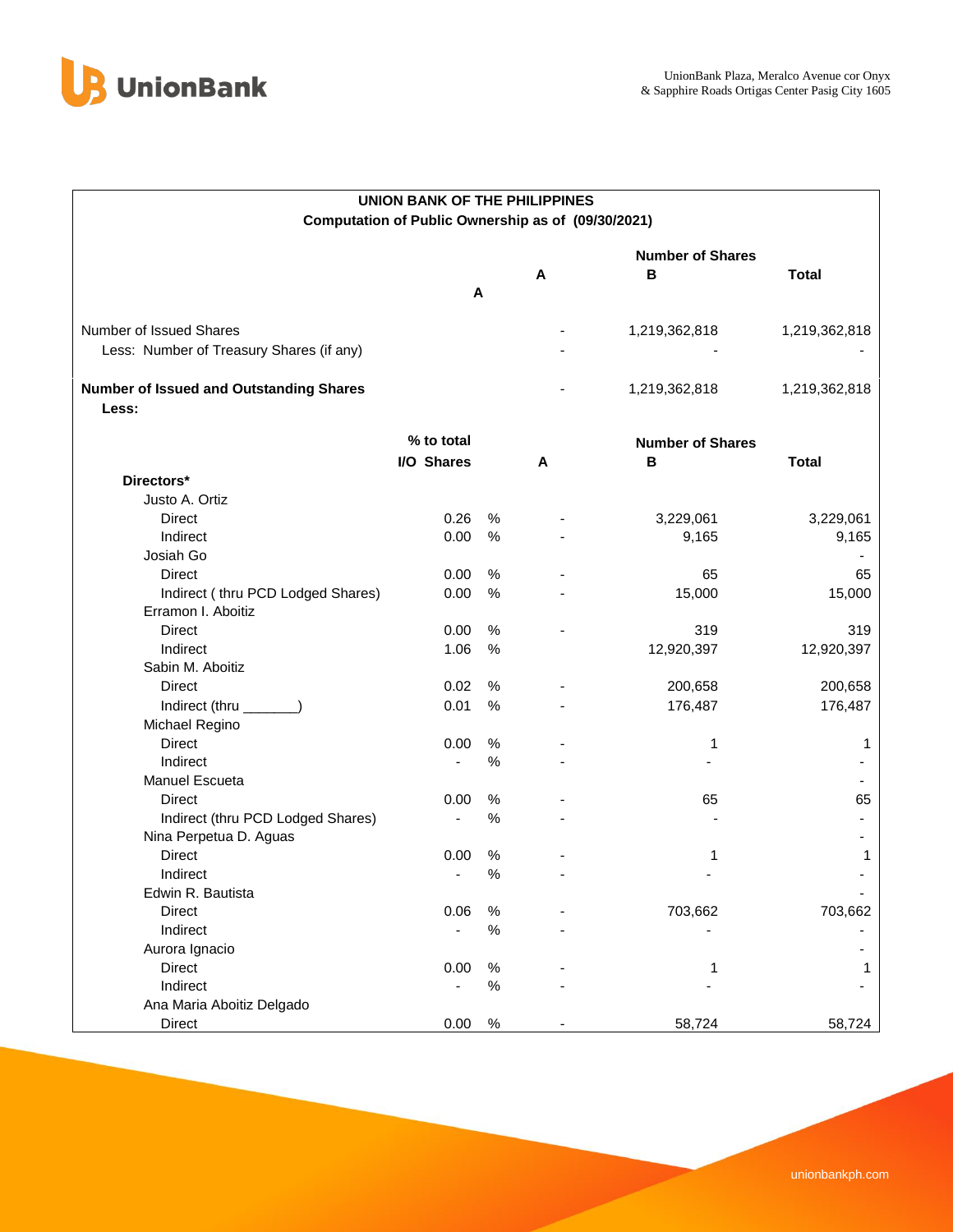

| Indirect ()                        |                          | $\%$ |            |            |
|------------------------------------|--------------------------|------|------------|------------|
| Francisco Edralin Lim              |                          |      |            |            |
| Direct                             | 0.00                     | %    | 4,933      | 4,933      |
| Indirect ()                        |                          | %    |            |            |
| Roberto G. Manabat                 |                          |      |            |            |
| Direct                             | 0.00                     | %    | 65         | 65         |
| Indirect                           |                          | %    |            |            |
| Ron Hose                           |                          |      |            |            |
| <b>Direct</b>                      | 0.00                     | %    | 65         | 65         |
| Indirect                           |                          | %    |            |            |
| Manuel R. Lozano                   |                          |      |            |            |
| Direct                             |                          | $\%$ |            |            |
| Indirect (thru PCD Lodged)         | 0.00                     | $\%$ | 1,167      | 1,167      |
| Juan Alejandro A. Aboitiz          |                          |      |            |            |
| Direct                             |                          |      |            |            |
| Indirect (thru PCD Lodged)         | 0.00                     |      | 23,573     | 23,573     |
|                                    |                          |      |            |            |
| Sub-total                          | 1.41                     | %    | 17,343,409 | 17,343,409 |
|                                    |                          |      |            |            |
|                                    |                          |      |            |            |
| Officers:                          |                          |      |            |            |
| Roberto F. Abastillas              |                          |      |            |            |
| <b>Direct</b>                      | 0.04                     | %    | 467,831    | 467,831    |
| Indirect (thru Papa Sec. Corp.)    | 0.00                     | $\%$ | 9,710      | 9,710      |
| Ramon G. Duarte                    |                          |      |            |            |
| <b>Direct</b>                      | 0.01                     | %    | 139,103    | 139,103    |
| Indirect (thru _______)            | $\blacksquare$           | $\%$ |            |            |
| Mary Joyce S. Gonzalez             |                          |      |            |            |
| <b>Direct</b>                      | 0.03                     | %    | 406,910    | 406,910    |
| Indirect (thru _______)            | $\overline{\phantom{a}}$ | $\%$ |            |            |
| Manuel De Guzman Santiago Jr.      |                          |      |            |            |
| <b>Direct</b>                      | 0.01                     | %    | 80,813     | 80,813     |
| Indirect (thru ______)             | $\overline{\phantom{a}}$ | $\%$ |            |            |
| Michaela Sophia E. Rubio           |                          |      |            |            |
| <b>Direct</b>                      | 0.01                     | $\%$ | 95,179     | 95,179     |
| Indirect (thru _______)            |                          | $\%$ |            |            |
| Antonino Agustin Sayo Fajardo      |                          |      |            |            |
| <b>Direct</b>                      | 0.02                     | $\%$ | 255,682    | 255,682    |
| Indirect (thru _                   |                          | $\%$ |            |            |
| Raquel P. Palang                   |                          |      |            |            |
| <b>Direct</b>                      | 0.00                     | $\%$ | 41,882     | 41,882     |
| Indirect (thru PCD Lodged Shares)  | 0.00                     | $\%$ | 973        | 973        |
| Ramon Vicente V. De Vera II        |                          |      |            |            |
| <b>Direct</b>                      | 0.00                     | $\%$ | 50,691     | 50,691     |
| Indirect (thru Meridian Sec. Inc.) | 0.00                     | $\%$ | 84         | 84         |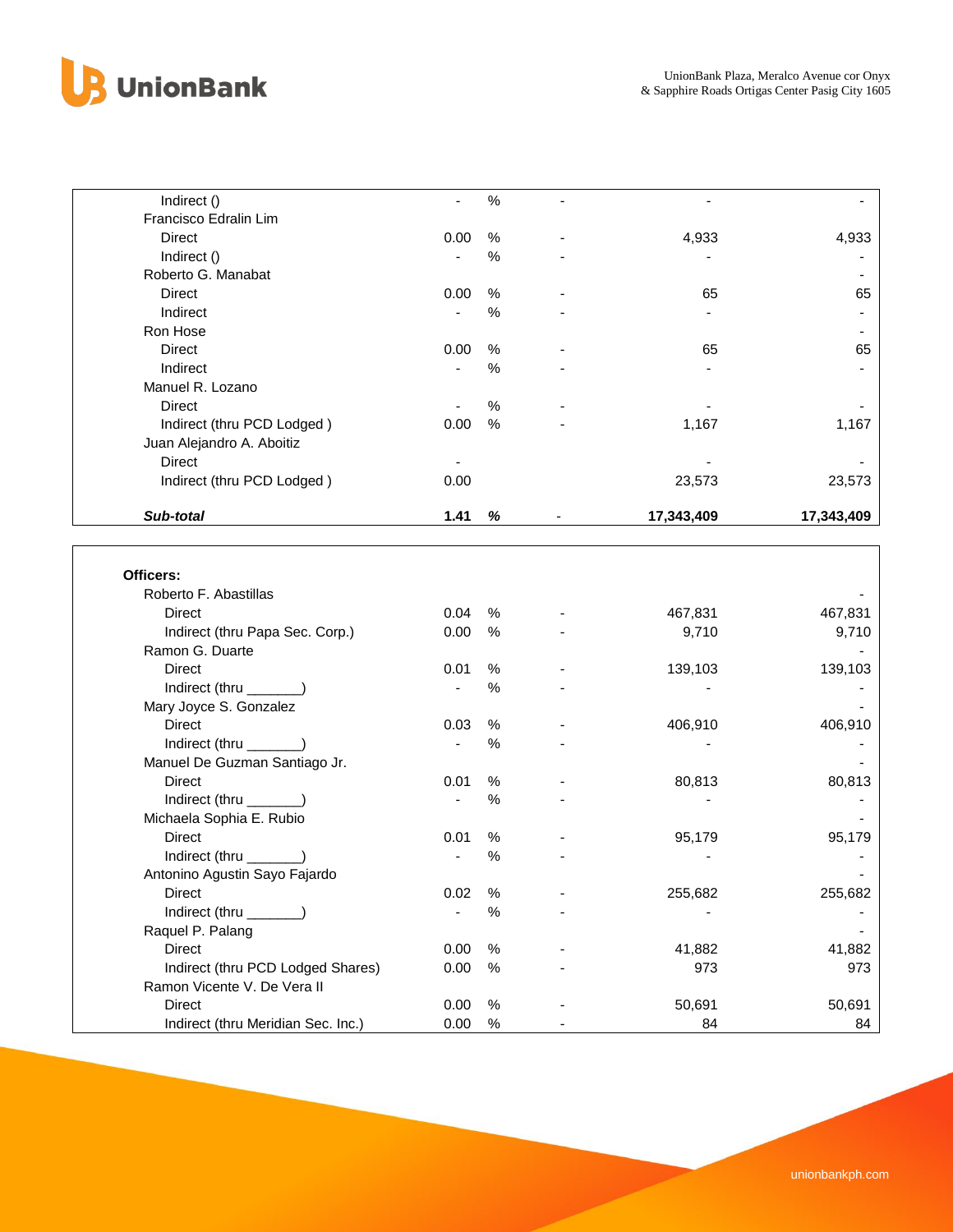

Jose Maria O. Roxas -

Luis Alberto A. Castaneda

| $\%$<br>Direct<br>0.00<br>9,418<br>9,418<br>Indirect (thru _______)<br>%<br>$\mathbf{r}$<br>Ma. Cecilia Teresa S. Bernad<br>$\%$<br><b>Direct</b><br>0.00<br>46,861<br>46,861<br>Indirect (thru _______)<br>$\%$<br>$\blacksquare$<br>Gerard Dela Rosa Darvin<br>$\%$<br><b>Direct</b><br>0.00<br>35,580<br>35,580<br>$\%$<br>Indirect (thru _______)<br>Derrick J. Nicdao<br>$\%$<br><b>Direct</b><br>0.00<br>1,448<br>1,448<br>Indirect (thru _______)<br>%<br>Jo-Ann Fatima L. Tolentino<br>$\%$<br><b>Direct</b><br>0.01<br>146,858<br>146,858<br>Indirect (thru _______)<br>$\%$<br>$\blacksquare$<br>Edzel S. Babas<br><b>Direct</b><br>0.00<br>$\%$<br>29,311<br>29,311<br>Indirect (thru _______)<br>%<br>$\blacksquare$<br>Angelo Dennis L. Matutina<br>Direct<br>0.00<br>$\%$<br>53,974<br>53,974<br>Indirect (thru _______)<br>$\%$<br>$\blacksquare$<br>Myrna E. Amahan<br><b>Direct</b><br>0.00<br>%<br>2,118<br>2,118<br>$\%$<br>Indirect (thru Papa Sec. Corp.)<br>0.00<br>2,362<br>2,362<br>Hannah Theresa S. Contreras<br><b>Direct</b><br>$\%$<br>31,880<br>0.00<br>31,880<br>$\%$<br>Indirect (thru $\_\_$<br>$\mathbf{r}$<br>Rachel Christine T. Geronimo<br><b>Direct</b><br>0.00<br>$\%$<br>10,318<br>10,318<br>Indirect (thru _______)<br>$\%$<br>$\blacksquare$<br>Ma. Eloisa Jovita M. Mariano<br><b>Direct</b><br>$\%$<br>0.00<br>5,656<br>5,656<br>$\%$<br>Indirect (thru _______)<br>Fides C. Tiongson<br><b>Direct</b><br>$\%$<br>0.00<br>58,288<br>58,288 | Catherine Anne B. Casas |      |  |  |
|-----------------------------------------------------------------------------------------------------------------------------------------------------------------------------------------------------------------------------------------------------------------------------------------------------------------------------------------------------------------------------------------------------------------------------------------------------------------------------------------------------------------------------------------------------------------------------------------------------------------------------------------------------------------------------------------------------------------------------------------------------------------------------------------------------------------------------------------------------------------------------------------------------------------------------------------------------------------------------------------------------------------------------------------------------------------------------------------------------------------------------------------------------------------------------------------------------------------------------------------------------------------------------------------------------------------------------------------------------------------------------------------------------------------------------------------------------------------------------------------|-------------------------|------|--|--|
|                                                                                                                                                                                                                                                                                                                                                                                                                                                                                                                                                                                                                                                                                                                                                                                                                                                                                                                                                                                                                                                                                                                                                                                                                                                                                                                                                                                                                                                                                         |                         |      |  |  |
|                                                                                                                                                                                                                                                                                                                                                                                                                                                                                                                                                                                                                                                                                                                                                                                                                                                                                                                                                                                                                                                                                                                                                                                                                                                                                                                                                                                                                                                                                         |                         |      |  |  |
|                                                                                                                                                                                                                                                                                                                                                                                                                                                                                                                                                                                                                                                                                                                                                                                                                                                                                                                                                                                                                                                                                                                                                                                                                                                                                                                                                                                                                                                                                         |                         |      |  |  |
|                                                                                                                                                                                                                                                                                                                                                                                                                                                                                                                                                                                                                                                                                                                                                                                                                                                                                                                                                                                                                                                                                                                                                                                                                                                                                                                                                                                                                                                                                         |                         |      |  |  |
|                                                                                                                                                                                                                                                                                                                                                                                                                                                                                                                                                                                                                                                                                                                                                                                                                                                                                                                                                                                                                                                                                                                                                                                                                                                                                                                                                                                                                                                                                         |                         |      |  |  |
|                                                                                                                                                                                                                                                                                                                                                                                                                                                                                                                                                                                                                                                                                                                                                                                                                                                                                                                                                                                                                                                                                                                                                                                                                                                                                                                                                                                                                                                                                         |                         |      |  |  |
|                                                                                                                                                                                                                                                                                                                                                                                                                                                                                                                                                                                                                                                                                                                                                                                                                                                                                                                                                                                                                                                                                                                                                                                                                                                                                                                                                                                                                                                                                         |                         |      |  |  |
|                                                                                                                                                                                                                                                                                                                                                                                                                                                                                                                                                                                                                                                                                                                                                                                                                                                                                                                                                                                                                                                                                                                                                                                                                                                                                                                                                                                                                                                                                         |                         |      |  |  |
|                                                                                                                                                                                                                                                                                                                                                                                                                                                                                                                                                                                                                                                                                                                                                                                                                                                                                                                                                                                                                                                                                                                                                                                                                                                                                                                                                                                                                                                                                         |                         |      |  |  |
|                                                                                                                                                                                                                                                                                                                                                                                                                                                                                                                                                                                                                                                                                                                                                                                                                                                                                                                                                                                                                                                                                                                                                                                                                                                                                                                                                                                                                                                                                         |                         |      |  |  |
|                                                                                                                                                                                                                                                                                                                                                                                                                                                                                                                                                                                                                                                                                                                                                                                                                                                                                                                                                                                                                                                                                                                                                                                                                                                                                                                                                                                                                                                                                         |                         |      |  |  |
|                                                                                                                                                                                                                                                                                                                                                                                                                                                                                                                                                                                                                                                                                                                                                                                                                                                                                                                                                                                                                                                                                                                                                                                                                                                                                                                                                                                                                                                                                         |                         |      |  |  |
|                                                                                                                                                                                                                                                                                                                                                                                                                                                                                                                                                                                                                                                                                                                                                                                                                                                                                                                                                                                                                                                                                                                                                                                                                                                                                                                                                                                                                                                                                         |                         |      |  |  |
|                                                                                                                                                                                                                                                                                                                                                                                                                                                                                                                                                                                                                                                                                                                                                                                                                                                                                                                                                                                                                                                                                                                                                                                                                                                                                                                                                                                                                                                                                         |                         |      |  |  |
|                                                                                                                                                                                                                                                                                                                                                                                                                                                                                                                                                                                                                                                                                                                                                                                                                                                                                                                                                                                                                                                                                                                                                                                                                                                                                                                                                                                                                                                                                         |                         |      |  |  |
|                                                                                                                                                                                                                                                                                                                                                                                                                                                                                                                                                                                                                                                                                                                                                                                                                                                                                                                                                                                                                                                                                                                                                                                                                                                                                                                                                                                                                                                                                         |                         |      |  |  |
|                                                                                                                                                                                                                                                                                                                                                                                                                                                                                                                                                                                                                                                                                                                                                                                                                                                                                                                                                                                                                                                                                                                                                                                                                                                                                                                                                                                                                                                                                         |                         |      |  |  |
|                                                                                                                                                                                                                                                                                                                                                                                                                                                                                                                                                                                                                                                                                                                                                                                                                                                                                                                                                                                                                                                                                                                                                                                                                                                                                                                                                                                                                                                                                         |                         |      |  |  |
|                                                                                                                                                                                                                                                                                                                                                                                                                                                                                                                                                                                                                                                                                                                                                                                                                                                                                                                                                                                                                                                                                                                                                                                                                                                                                                                                                                                                                                                                                         |                         |      |  |  |
|                                                                                                                                                                                                                                                                                                                                                                                                                                                                                                                                                                                                                                                                                                                                                                                                                                                                                                                                                                                                                                                                                                                                                                                                                                                                                                                                                                                                                                                                                         |                         |      |  |  |
|                                                                                                                                                                                                                                                                                                                                                                                                                                                                                                                                                                                                                                                                                                                                                                                                                                                                                                                                                                                                                                                                                                                                                                                                                                                                                                                                                                                                                                                                                         |                         |      |  |  |
|                                                                                                                                                                                                                                                                                                                                                                                                                                                                                                                                                                                                                                                                                                                                                                                                                                                                                                                                                                                                                                                                                                                                                                                                                                                                                                                                                                                                                                                                                         |                         |      |  |  |
|                                                                                                                                                                                                                                                                                                                                                                                                                                                                                                                                                                                                                                                                                                                                                                                                                                                                                                                                                                                                                                                                                                                                                                                                                                                                                                                                                                                                                                                                                         |                         |      |  |  |
|                                                                                                                                                                                                                                                                                                                                                                                                                                                                                                                                                                                                                                                                                                                                                                                                                                                                                                                                                                                                                                                                                                                                                                                                                                                                                                                                                                                                                                                                                         |                         |      |  |  |
|                                                                                                                                                                                                                                                                                                                                                                                                                                                                                                                                                                                                                                                                                                                                                                                                                                                                                                                                                                                                                                                                                                                                                                                                                                                                                                                                                                                                                                                                                         |                         |      |  |  |
|                                                                                                                                                                                                                                                                                                                                                                                                                                                                                                                                                                                                                                                                                                                                                                                                                                                                                                                                                                                                                                                                                                                                                                                                                                                                                                                                                                                                                                                                                         |                         |      |  |  |
|                                                                                                                                                                                                                                                                                                                                                                                                                                                                                                                                                                                                                                                                                                                                                                                                                                                                                                                                                                                                                                                                                                                                                                                                                                                                                                                                                                                                                                                                                         |                         |      |  |  |
|                                                                                                                                                                                                                                                                                                                                                                                                                                                                                                                                                                                                                                                                                                                                                                                                                                                                                                                                                                                                                                                                                                                                                                                                                                                                                                                                                                                                                                                                                         |                         |      |  |  |
|                                                                                                                                                                                                                                                                                                                                                                                                                                                                                                                                                                                                                                                                                                                                                                                                                                                                                                                                                                                                                                                                                                                                                                                                                                                                                                                                                                                                                                                                                         |                         |      |  |  |
|                                                                                                                                                                                                                                                                                                                                                                                                                                                                                                                                                                                                                                                                                                                                                                                                                                                                                                                                                                                                                                                                                                                                                                                                                                                                                                                                                                                                                                                                                         |                         |      |  |  |
|                                                                                                                                                                                                                                                                                                                                                                                                                                                                                                                                                                                                                                                                                                                                                                                                                                                                                                                                                                                                                                                                                                                                                                                                                                                                                                                                                                                                                                                                                         |                         |      |  |  |
|                                                                                                                                                                                                                                                                                                                                                                                                                                                                                                                                                                                                                                                                                                                                                                                                                                                                                                                                                                                                                                                                                                                                                                                                                                                                                                                                                                                                                                                                                         |                         |      |  |  |
|                                                                                                                                                                                                                                                                                                                                                                                                                                                                                                                                                                                                                                                                                                                                                                                                                                                                                                                                                                                                                                                                                                                                                                                                                                                                                                                                                                                                                                                                                         |                         |      |  |  |
|                                                                                                                                                                                                                                                                                                                                                                                                                                                                                                                                                                                                                                                                                                                                                                                                                                                                                                                                                                                                                                                                                                                                                                                                                                                                                                                                                                                                                                                                                         |                         |      |  |  |
|                                                                                                                                                                                                                                                                                                                                                                                                                                                                                                                                                                                                                                                                                                                                                                                                                                                                                                                                                                                                                                                                                                                                                                                                                                                                                                                                                                                                                                                                                         |                         |      |  |  |
|                                                                                                                                                                                                                                                                                                                                                                                                                                                                                                                                                                                                                                                                                                                                                                                                                                                                                                                                                                                                                                                                                                                                                                                                                                                                                                                                                                                                                                                                                         |                         |      |  |  |
|                                                                                                                                                                                                                                                                                                                                                                                                                                                                                                                                                                                                                                                                                                                                                                                                                                                                                                                                                                                                                                                                                                                                                                                                                                                                                                                                                                                                                                                                                         | Indirect (thru          | $\%$ |  |  |

Direct 0.00 % - 9,105 9,105 Indirect (thru Papa Sec. Corp.) 0.00 % - 4 4

Direct 0.00 % - 11,078 11,078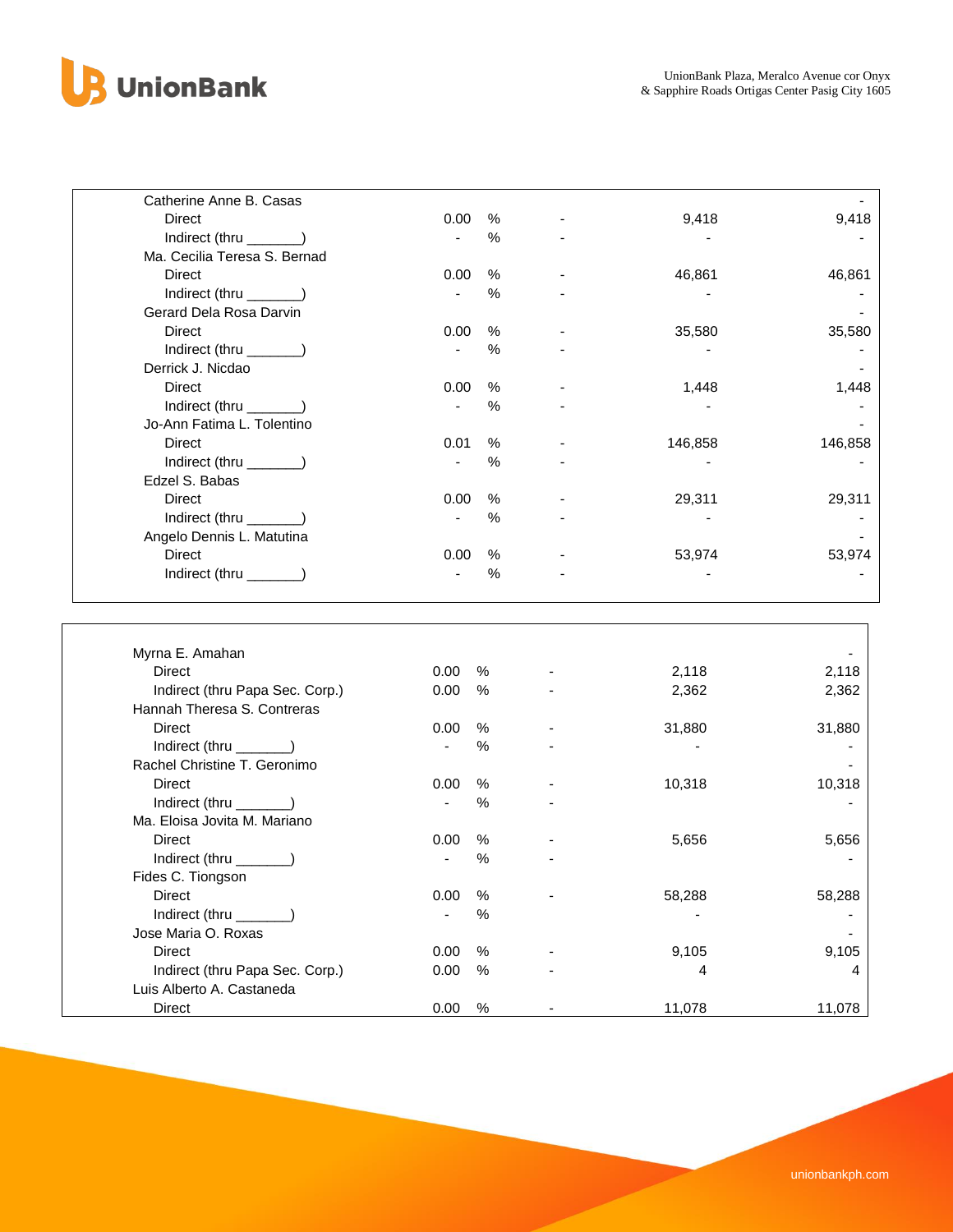

| Indirect (thru Papa Sec. Corp.)   |      | $\%$ |         |         |
|-----------------------------------|------|------|---------|---------|
| Jonathan Z. Almeda                |      |      |         |         |
| <b>Direct</b>                     | 0.00 | %    | 2,973   | 2,973   |
| Indirect (thru Papa Sec. Corp.)   |      | $\%$ |         |         |
| Carlo Inciong Enanosa             |      |      |         |         |
| Direct                            | 0.00 | %    | 14,976  | 14,976  |
| Indirect (thru Col Financial)     | 0.00 | $\%$ | 10,500  | 10,500  |
| Agnes Victoria D. Casal           |      |      |         |         |
| <b>Direct</b>                     | 0.00 | %    | 24,859  | 24,859  |
| Indirect ()                       |      | $\%$ |         |         |
| Jose Emmanuel U. Hilado           |      |      |         |         |
| <b>Direct</b>                     | 0.03 | $\%$ | 310,627 | 310,627 |
| Indirect (thru PCD Lodged Shares) | 0.01 | $\%$ | 102,752 | 102,752 |
| Marnita Tan                       |      |      |         |         |
| Direct                            | 0.00 | $\%$ | 230     | 230     |
| Indirect ()                       |      | $\%$ |         |         |
| Ma. Rowena Basconillo             |      |      |         |         |
| Direct                            | 0.00 | %    | 11,351  | 11,351  |
| Indirect ()                       |      | %    |         |         |
|                                   |      |      |         |         |

| Honeylee Regala         |      |               |         |         |
|-------------------------|------|---------------|---------|---------|
| Direct                  | 0.00 | %             | 6,857   | 6,857   |
| Indirect ()             |      | %             |         |         |
| Margaret Chao           |      |               |         |         |
| Direct                  | 0.00 | %             | 32,453  | 32,453  |
| Indirect ()             |      | %             |         |         |
| Henry Rhoel Aguda       |      |               |         |         |
| Direct                  | 0.02 | $\%$          | 242,047 | 242,047 |
| Indirect ()             |      | $\%$          |         |         |
| <b>Francis Albalate</b> |      |               |         |         |
| Direct                  | 0.00 | $\%$          | 20,883  | 20,883  |
| Indirect ()             |      | $\%$          |         |         |
| Joselito Banaag         |      |               |         |         |
| Direct                  | 0.00 | $\%$          | 7,457   | 7,457   |
| Indirect ()             |      | %             |         |         |
| Conrad Anthony Banal    |      |               |         |         |
| Direct                  | 0.00 | $\%$          | 12,095  | 12,095  |
| Indirect ()             |      | %             |         |         |
| Joebart Dator           |      |               |         |         |
| Direct                  | 0.00 | $\frac{0}{0}$ | 15,239  | 15,239  |
| Indirect ()             |      | %             |         |         |
| Montano Dimapilis       |      |               |         |         |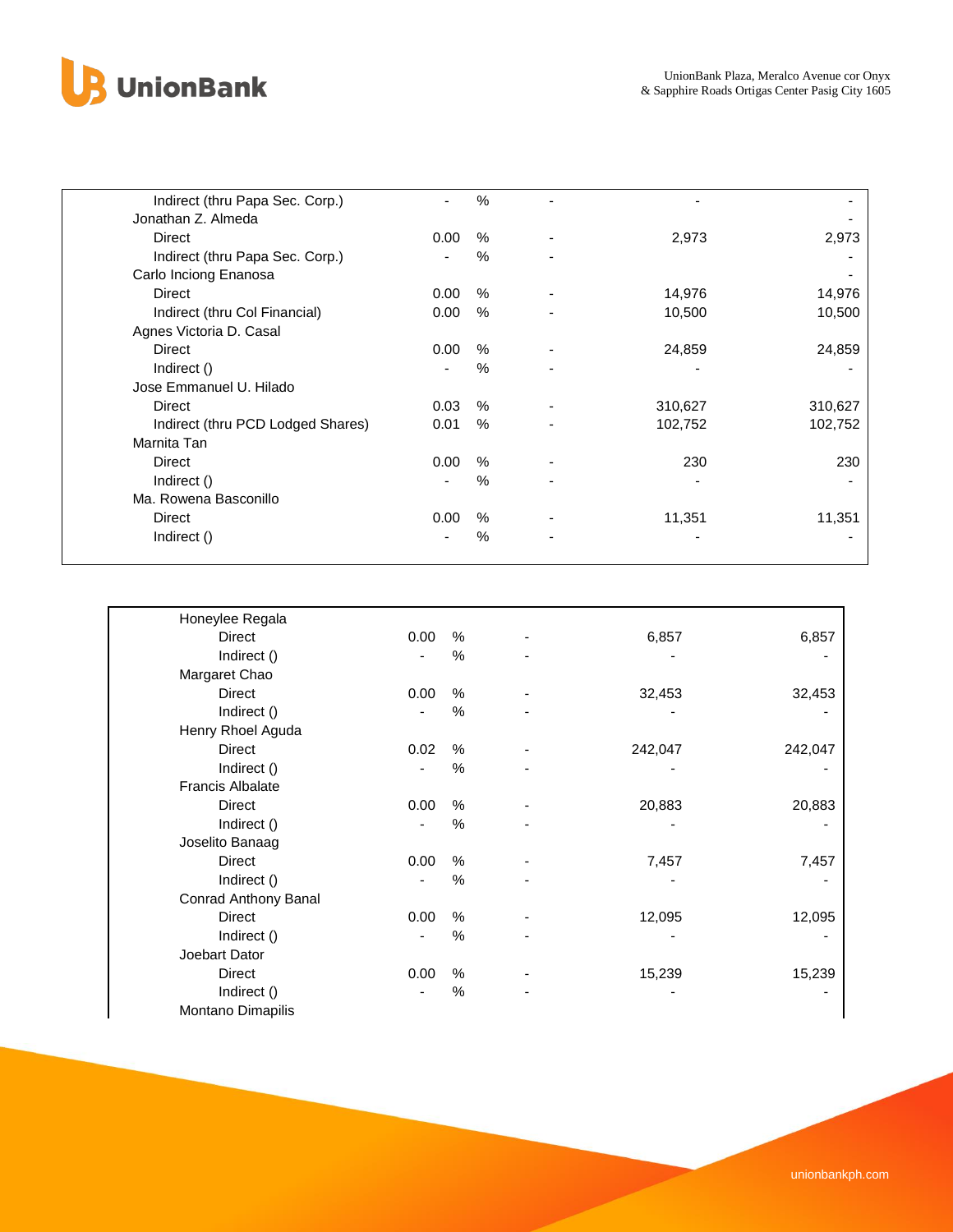## **B** UnionBank

| <b>Direct</b>             | 0.00 | $\%$ | 8,752  | 8,752  |
|---------------------------|------|------|--------|--------|
| Indirect ()               |      | $\%$ |        |        |
| Eduardo Enriquez          |      |      |        |        |
| Direct                    | 0.00 | $\%$ | 1,662  | 1,662  |
| Indirect ()               |      | $\%$ |        |        |
| Ma. Christina Escolar     |      |      |        |        |
| Direct                    | 0.00 | %    | 13,484 | 13,484 |
| Indirect ()               |      | $\%$ |        |        |
| Mary Antonette Evalle     |      |      |        |        |
| <b>Direct</b>             | 0.00 | %    | 2,443  | 2,443  |
| Indirect ()               |      | $\%$ |        |        |
| Enrique Gregorio          |      |      |        |        |
| <b>Direct</b>             | 0.00 | $\%$ | 4,163  | 4,163  |
| Indirect ()               |      | $\%$ |        |        |
| Concepcion Perla Lontoc   |      |      |        |        |
| Direct                    | 0.00 | $\%$ | 10,735 | 10,735 |
| Indirect ()               |      | $\%$ |        |        |
| Angelbert Macatangay      |      |      |        |        |
| Direct                    | 0.00 | $\%$ | 8,682  | 8,682  |
| Indirect ()               |      | %    |        |        |
| Antonio Miguel Dans       |      |      |        |        |
| <b>Direct</b>             | 0.00 | $\%$ | 6,680  | 6,680  |
| Indirect ()               |      | %    |        |        |
| Michael Magbanua          |      |      |        |        |
| Direct                    | 0.00 | %    | 2,754  | 2,754  |
| Indirect ()               |      | $\%$ |        |        |
| Dennis Omila              |      |      |        |        |
| Direct                    | 0.01 | $\%$ | 82,372 | 82,372 |
| Indirect ()               |      | %    |        |        |
| Ronaldo Francisco Peralta |      |      |        |        |
| <b>Direct</b>             | 0.00 | $\%$ | 20,258 | 20,258 |
| Indirect ()               |      | $\%$ |        |        |

| Paula Katerina Joson    |      |      |                          |                          |       |
|-------------------------|------|------|--------------------------|--------------------------|-------|
| Direct                  | 0.00 | $\%$ | $\overline{a}$           | 1,435                    | 1,435 |
| Indirect ()             | ۰    | %    | ٠                        | $\overline{\phantom{0}}$ |       |
| Jonathan Gerald Deomano |      |      |                          |                          |       |
| Direct                  | 0.00 | %    | ٠                        | 957                      | 957   |
| Indirect ()             | -    | %    | $\overline{\phantom{a}}$ | $\overline{\phantom{0}}$ |       |
| Adrian Lim              |      |      |                          |                          |       |
| Direct                  | 0.00 | %    | -                        | 2,299                    | 2,299 |
| Indirect ()             |      | %    | ٠                        | $\overline{\phantom{0}}$ |       |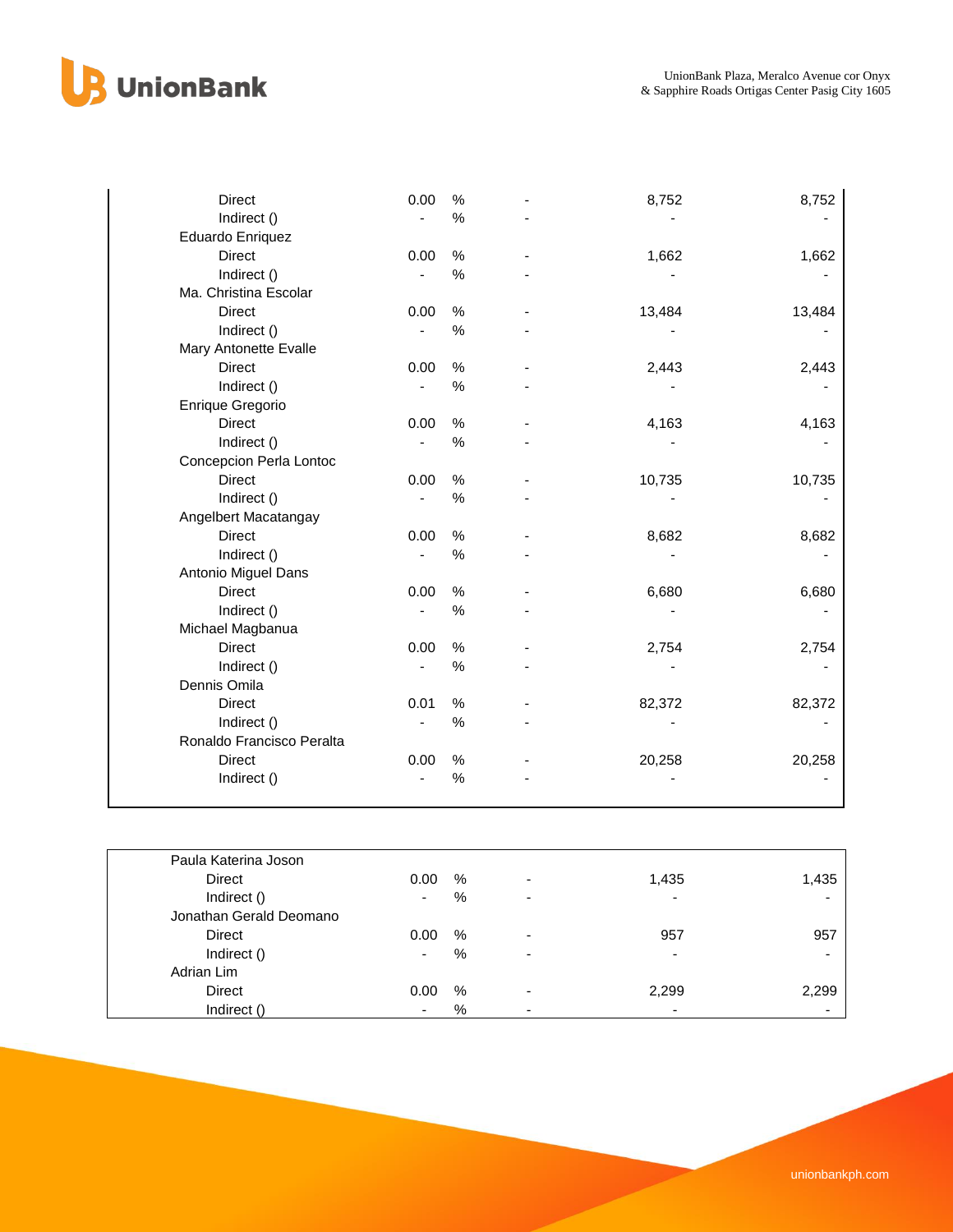

| Christopher Patrick Ocampo |      |               |       |       |
|----------------------------|------|---------------|-------|-------|
| Direct                     | 0.00 | %             | 2,630 | 2,630 |
| Indirect ()                |      | %             |       |       |
| Lauro Peralta              |      |               |       |       |
| Direct                     | 0.00 | %             | 1,443 | 1,443 |
| Indirect ()                |      | $\%$          |       |       |
| Menchie Tormon             |      |               |       |       |
| Direct                     | 0.00 | %             | 1,148 | 1,148 |
| Indirect ()                |      | $\%$          |       |       |
| Maria Paz Urmatam          |      |               |       |       |
| Direct                     | 0.00 | %             | 1,937 | 1,937 |
| Indirect ()                |      | %             |       |       |
| Dominardor Velasco         |      |               |       |       |
| Direct                     | 0.00 | %             | 997   | 997   |
| Indirect ()                |      | $\frac{0}{0}$ |       |       |
| Harold Benjamin Libarnes   |      |               |       |       |
| Direct                     | 0.00 | %             | 975   | 975   |
| Indirect ()                |      | $\%$          |       |       |
| Maria Angelica Balangue    |      |               |       |       |
| Direct                     | 0.00 | $\frac{0}{0}$ | 997   | 997   |
| Indirect ()                |      | $\%$          |       |       |
| Norman Gabriel             |      |               |       |       |
| Direct                     | 0.00 | %             | 635   | 635   |

| Ruby Gisela Perez       |                |   |                          |                          |        |
|-------------------------|----------------|---|--------------------------|--------------------------|--------|
| <b>Direct</b>           | 0.00           | % |                          | 5,424                    | 5,424  |
| Indirect ()             |                | % | $\overline{\phantom{a}}$ |                          |        |
| Ronaldo Puno            |                |   |                          |                          |        |
| <b>Direct</b>           | 0.00           | % | $\overline{\phantom{a}}$ | 10,307                   | 10,307 |
| Indirect ()             |                | % | $\blacksquare$           | $\overline{\phantom{a}}$ |        |
| Quintin San Diego       |                |   |                          |                          |        |
| <b>Direct</b>           | 0.00           | % | $\overline{\phantom{a}}$ | 6,223                    | 6,223  |
| Indirect ()             | $\blacksquare$ | % | $\blacksquare$           |                          |        |
| Christine Siapno        |                |   |                          |                          |        |
| <b>Direct</b>           | 0.00           | % |                          | 3,245                    | 3,245  |
| Indirect ()             | $\blacksquare$ | % |                          |                          |        |
| Ranhi Svenningsen       |                |   |                          |                          |        |
| <b>Direct</b>           | 0.00           | % |                          | 3,643                    | 3,643  |
| Indirect ()             | $\blacksquare$ | % | ۰                        |                          |        |
| Arlene Joan Agustin     |                |   |                          |                          |        |
| <b>Direct</b>           | 0.00           | % |                          | 6,663                    | 6,663  |
| Indirect ()             |                | % | -                        |                          |        |
| Antonio Sebastian Corro |                |   |                          |                          |        |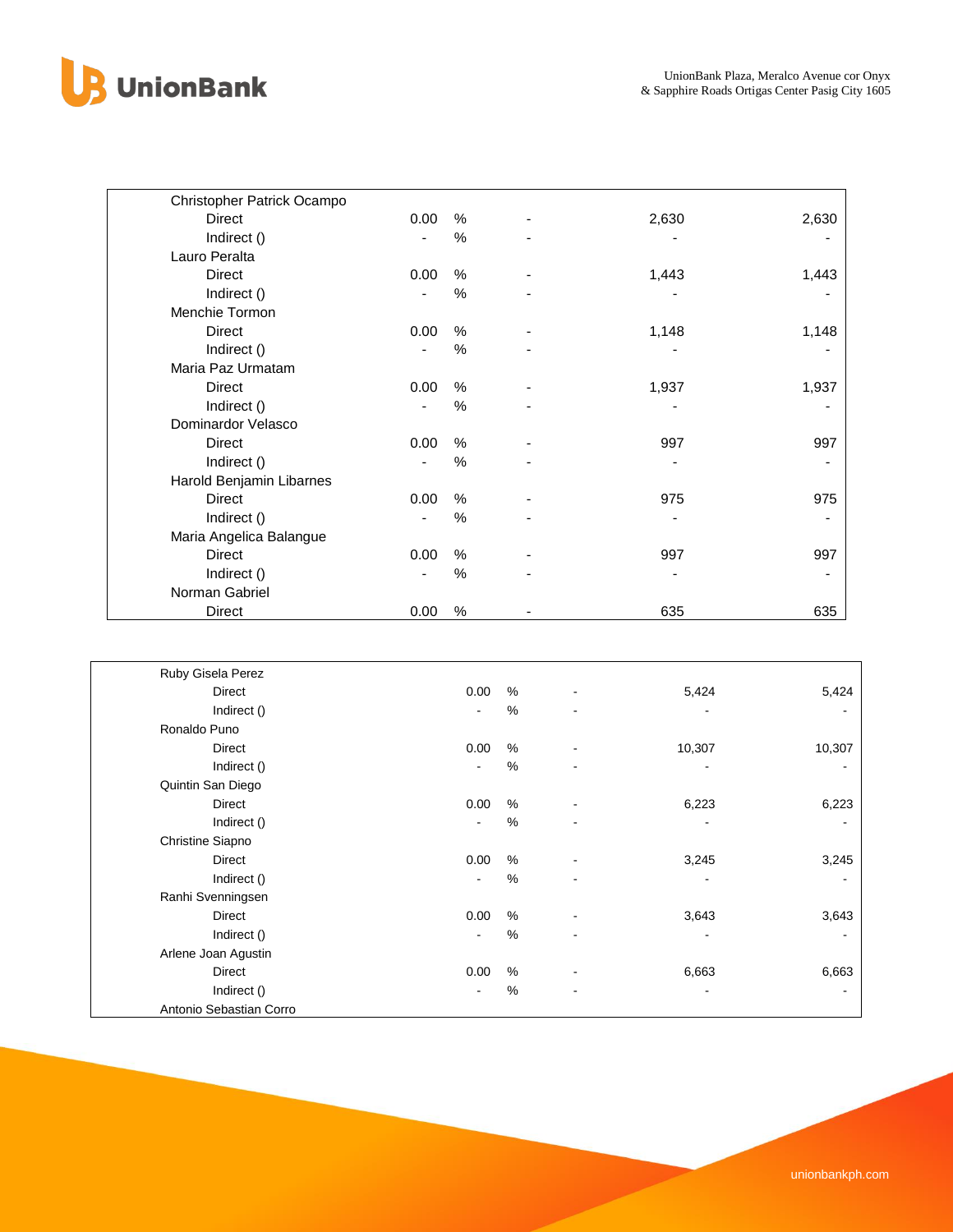

| <b>Direct</b>                                     | 0.00                     | $\%$ | 12,554         | 12,554         |
|---------------------------------------------------|--------------------------|------|----------------|----------------|
| Indirect ()                                       | ä,                       | %    |                |                |
| Raymond Anthony Acosta                            |                          |      |                |                |
| <b>Direct</b>                                     | 0.00                     | %    | 5,131          | 5,131          |
| Indirect ()                                       | $\overline{\phantom{a}}$ | $\%$ | ä,             |                |
| Efrenilo Cayanga                                  |                          |      |                |                |
| <b>Direct</b>                                     | 0.00                     | $\%$ | 3,639          | 3,639          |
| Indirect ()                                       | $\blacksquare$           | $\%$ |                |                |
| Mariano Dominick Lacson                           |                          |      |                |                |
| <b>Direct</b>                                     | 0.00                     | %    | 5,732          | 5,732          |
| Indirect ()                                       | $\blacksquare$           | %    |                |                |
| Rafael Mariano                                    |                          |      |                |                |
| <b>Direct</b>                                     | 0.00                     | %    | 1,238          | 1,238          |
| Indirect ()                                       | $\overline{\phantom{a}}$ | %    | $\blacksquare$ |                |
| Dave Morales                                      |                          |      |                |                |
| <b>Direct</b>                                     | 0.00                     | %    | 7,323          | 7,323          |
| Indirect ()                                       | L,                       | %    | $\blacksquare$ | $\blacksquare$ |
| Joselyn Torres                                    |                          |      |                |                |
| <b>Direct</b>                                     | 0.00                     | %    | 3,822          | 3,822          |
| Indirect ()                                       | $\blacksquare$           | $\%$ | $\blacksquare$ | $\blacksquare$ |
| Anna Lea O. Axalan                                |                          |      |                |                |
| <b>Direct</b>                                     | 0.00                     | $\%$ | 1,000          | 1,000          |
| Indirect ()                                       | $\overline{a}$           | %    | ä,             |                |
| Enrique Yusingco                                  |                          |      |                |                |
| <b>Direct</b>                                     | 0.00                     | $\%$ | 1,500          | 1,500          |
| Indirect ()                                       | $\mathbf{r}$             | %    | $\blacksquare$ |                |
| Ivy Zuniga                                        |                          |      |                |                |
| Direct                                            | 0.00                     | $\%$ | 1,748          | 1,748          |
| Indirect ()                                       | J.                       | %    | L.             | $\blacksquare$ |
| Ma. Theresa Daguiso                               |                          |      |                |                |
| <b>Direct</b>                                     | 0.00                     | %    | 3,717          | 3,717          |
| Indirect ()                                       | $\blacksquare$           | $\%$ | $\sim$         | $\blacksquare$ |
| Julian Aboitiz                                    |                          |      |                |                |
| <b>Direct</b>                                     | 0.00                     | $\%$ | 6,570          | 6,570          |
| Indirect ()                                       | 0.01                     | %    | 70,719         | 70,719         |
| Jeanette Yvonne Zagala                            |                          |      |                |                |
| <b>Direct</b>                                     | 0.00                     | $\%$ | 5,096          | 5,096          |
| Indirect ()                                       | $\blacksquare$           | $\%$ |                |                |
| Sub-total                                         | 0.20                     | %    | 3,161,148      | 3,161,148      |
| <b>Total No. Shares of Directors and Officers</b> | 1.61                     |      | 20,504,557     | 20,504,557     |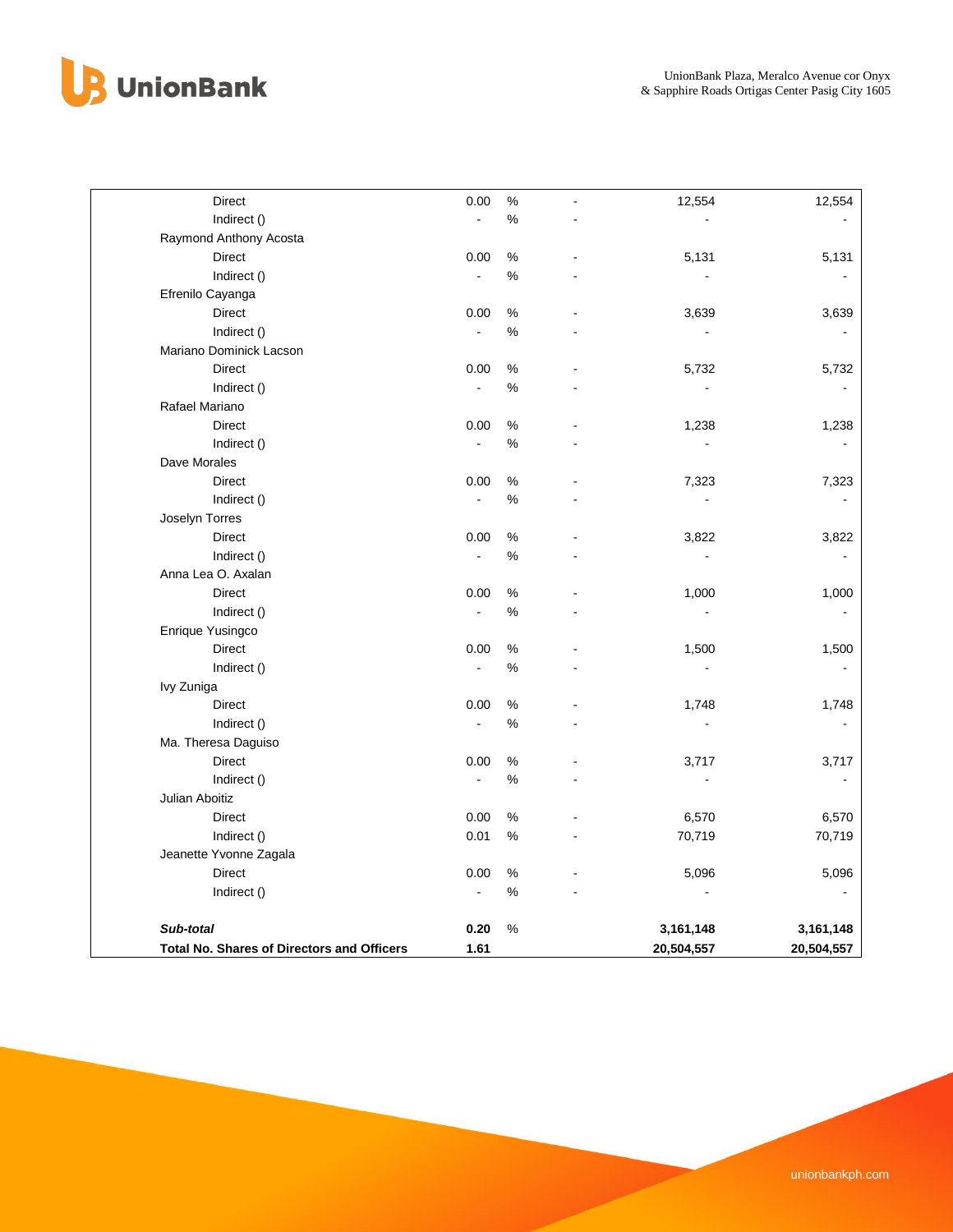

| <b>Principal Stockholders*</b>                    |       |      |                          |             |             |
|---------------------------------------------------|-------|------|--------------------------|-------------|-------------|
| Aboitiz Equity Ventures, Inc.                     |       |      |                          |             |             |
| Direct                                            | 48.48 | %    | $\overline{\phantom{a}}$ | 591,173,027 | 591,173,027 |
| Indirect (thru PCD Lodged Shares)                 | 0.79  | %    | $\overline{\phantom{a}}$ | 9,622,794   | 9,622,794   |
| The Insular Life Assurance Co., Inc.              |       |      |                          |             |             |
| Direct                                            | 13.21 | %    | $\overline{\phantom{a}}$ | 161,121,611 | 161,121,611 |
| Indirect (thru PCD Lodged Shares)                 | 2.99  | %    |                          | 36,419,690  | 36,419,690  |
| Sub-total                                         | 65.46 | %    |                          | 798,337,122 | 798,337,122 |
| Affiliate*                                        |       |      |                          |             |             |
|                                                   |       | $\%$ |                          |             |             |
| Sub-total                                         |       | %    |                          |             |             |
| <b>Others</b>                                     |       |      |                          |             |             |
| Government*                                       |       | $\%$ |                          |             |             |
| Banks*                                            |       | %    |                          |             |             |
| Employees*                                        | 0.31  | $\%$ |                          | 3,788,727   | 3,788,727   |
| Lock-Up Shares*                                   |       | $\%$ |                          |             |             |
|                                                   | 0.31  | $\%$ |                          | 3,788,727   | 3,788,727   |
|                                                   | 67.38 | %    |                          | 822,630,406 | 822,630,406 |
| <b>Total Number of Shares Owned by the Public</b> |       |      |                          |             | 396,732,412 |